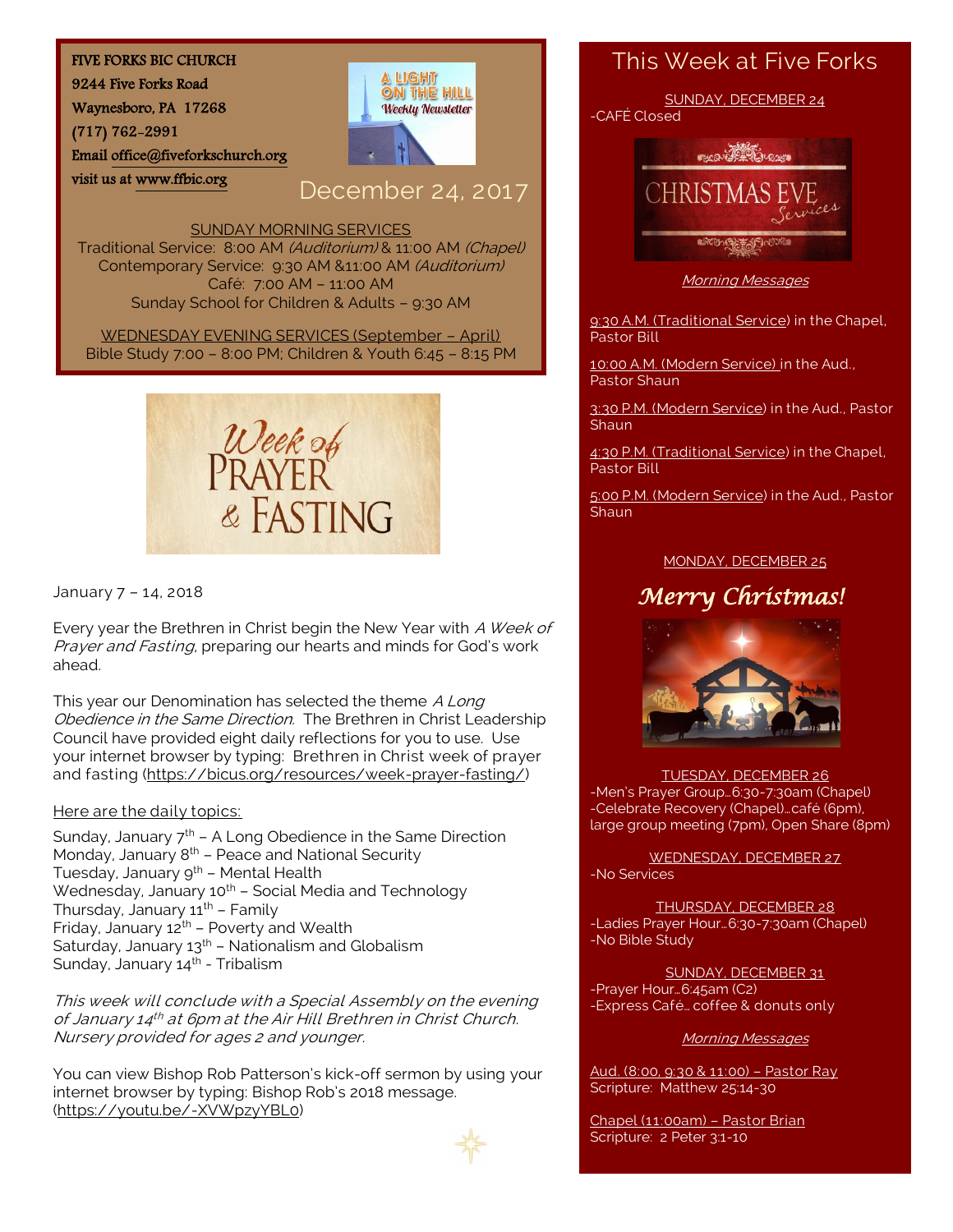### *A Note from "Pastor Bob"*



For the past 14 years, I have had the privilege of serving at Five Forks in the role of "Assistant to the Pastors." I hope and trust that I have been a valuable part of the team, visiting those in homes, hospitals, and nursing homes. It has been my desire to help people feel connected to our church family by making phone calls on their birthdays and anniversaries. It has been a wonderful 14 years.

But as you know, seasons change, and it is time for this season to come to an end. I will be stepping down from this role at the end of the year, and look forward to what season the Lord has next for me. Thank you for allowing me to serve in this role, and may you have a blessed 2018.

Note from Pastor Bill: We would like to give you, the congregation, an opportunity to express your appreciation for Bob's 14 years of service to the church. If you have been on the receiving end of a card, phone call or visit from Bob, would you be willing to reciprocate by sending a note or card of appreciation to Bob by the end of the year? You can mail it to him, drop it off at the church office or place it in his church mailbox. Thank you! And thank you Bob, for the great help you have been to us through the years.

#### *Set Your House In Order*



This study will improve your life and your finances… Because you will be learning what God says about handling money. Amazingly the Bible has more than 2,350 verses dealing with money and possessions. Many people realize that their financial affairs are not completely in order.

This COMPASS five-week study will assist you in organizing your finances. You will take inventory of your debts, assets, investments, important documents, and passwords. You will provide for your loved ones by calculating your income in retirement, taking an insurance inventory, and preparing to make health care decisions. And you will prepare to leave a legacy through funeral instructions, guardian decisions, and estate planning which includes preparing to make a will.

Please come to an informational meeting at gam on January 7th in room A20. Class size will be limited to 10. Study guides will be ordered for those committing to attend. Plans are to meet beginning in late January or early February during the Sunday school hour.

For more information, please contact Neal and Lorraine Mishler at 717-762-9094 or nmishler9107@comcast.net

### **Attendance**

#### ATTENDANCE (December 17)

Sunday's Worship Total = 690 8:00 Auditorium = 167 9:30 Auditorium = 244 11:00 Auditorium = 198 11:00 Chapel = 60 Bible Connection = 14 Nursery (9:30 & 11:00) = 7

Total Sunday School = 304

Wed. Eve. (Dec. 20) = 281

### Food Pantry " Item of the Month" for DECEMBER:

#### Peanut Butter

Place donations in the orange tub in the lower lobby.

> Operation Christmas Child December:

Pray for the children who will be receiving Christmas **Shoeboxes** 

Place donations in the designated boxes in the lower and upper lobbies.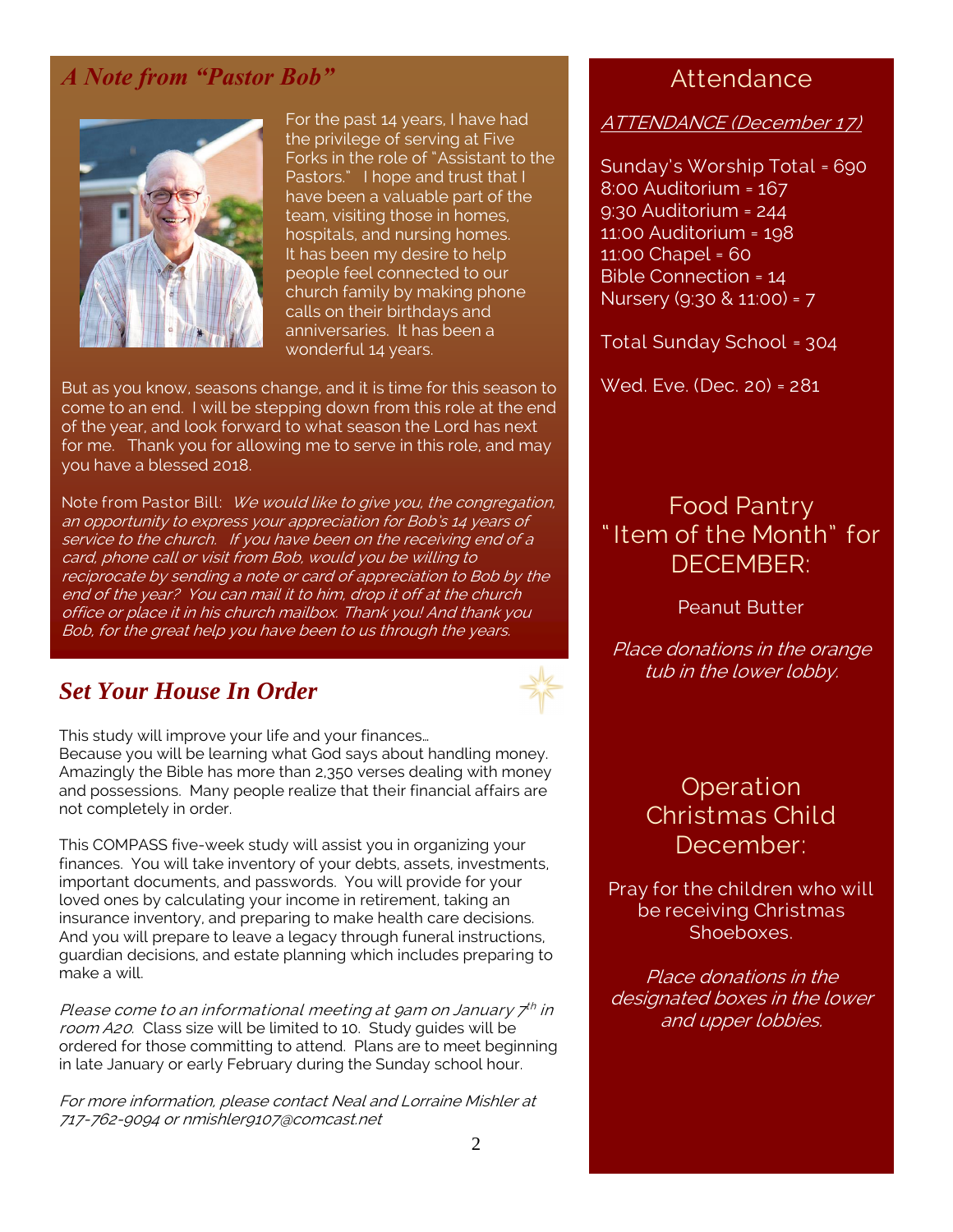# *2018 Boys & Girls Basketball 1st – 6 th Grades*



If you want to make new friends while learning techniques, skills, and the game of basketball, this may be for you!

Dates: (8 Saturdays) January 6, 13, 20, 27 February 3, 10, 17, 24

Schedule: 9:00 – 10:00am – 1<sup>st</sup> & 2<sup>nd</sup> grade 10:15 – 11:15am – 3<sup>rd</sup> & 4<sup>th</sup> grade 11:30am – 1:30pm – 5<sup>th</sup> & 6<sup>th</sup> grade \*\*This schedule may change depending on participation.

To sign up, complete the registration form that was placed in your mailbox and return to Dwayne Buhrman's mailbox or contact Dwayne at 717-765-4784.

Parents: Your help is needed to help make this successful. If you have questions or interested in assisting with this program, please contact Doug Miller (717-263-4789) or Dan Izer (717-504-2051).



# *Baptism & Membership Services*



"Repent and be baptized!" (Acts 2:38) The Scriptures are clear; baptism is to be a part of the Christian experience.

Jesus was baptized. So was Paul. So were thousands of new believers in Jerusalem at Pentecost.

Have you been considering baptism? Baptism is one of the joys of the Christian life where you can express your faith in Christ in a very visible way. Perhaps you've thought about it but, like so many things, you keep on saying, "Someday, I'd like to be baptized."

Well, an opportunity is open to you! Our first Baptism Sunday of 2018 will be January 21st. Baptisms can be conducted at any one of the three Sunday morning services in the auditorium.

We'll also be accepting new members into our fellowship the following Sunday morning, January 28<sup>th</sup>. Membership is a step of commitment to God's work in our community. Becoming a member means you're coming alongside of others at Five Forks Church to serve the Lord as He would desire.

If you are presently interested in either baptism or becoming a member of the church, please contact Pastor Brian as soon as possible.

# *Year-End Giving*



Any giving that you want to be credited to 2017 must be received in the church office no later than 9:00 A.M. on Tuesday, January 2, 2018.

We will be closing out our books and prepare our year-end statements. Thanks for your cooperation.

#### Note: No Offering This Sunday

It has been our practice not to receive an offering during our Christmas Eve services. In light of this, we will not be receiving an offering at any of the five services this coming Sunday. There is a drop box where you can place an offering this Sunday if you wish, simply see any of the Pastors for the location. We will receive our regular offering as usual at all 4 services on Sunday morning, December  $31^{st}$ .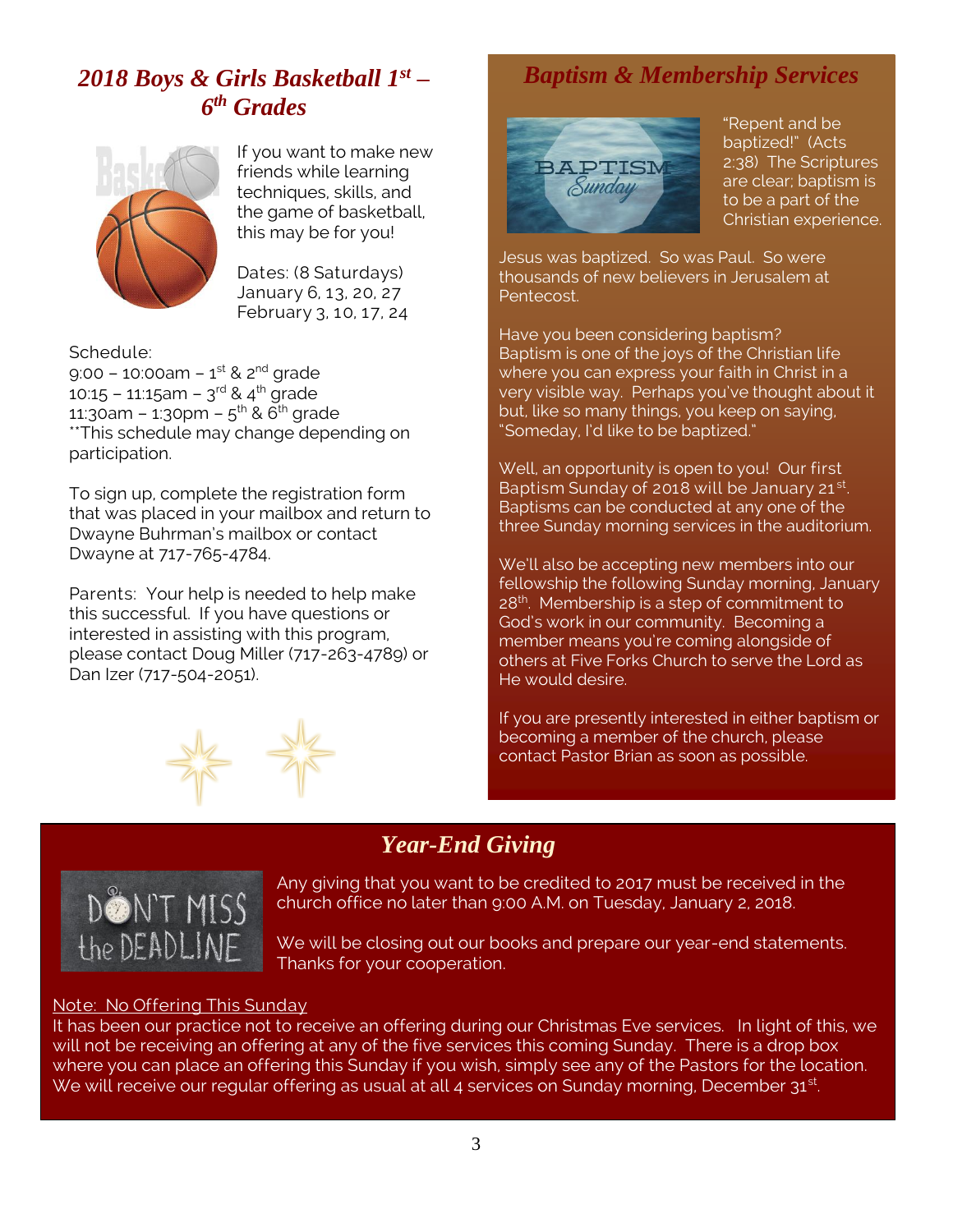

Dianne Carbaugh Ron Forsh Barb Meckley Christy Moore Paul Myers Bob & Peg Stanhope



To All at Five Forks who prepared the Community Christmas Dinner and Setup of the table placemats, my family sends a warm heartfelt Thank You! They enjoyed the great meal as well as talking with other folks. They commented on how prepared the staff were, and the smiling faces of the servers. Thank You Five Forks Mark Gladfelter & Family

To my " Old Friends" , Thank you for the gift you left for me in my mailbox. Your thoughtfulness and love are deeply appreciated. Blessings to you this season and in the coming year. -Lois Kipe

#### *Attention!*



**If you brought cookies to the Christmas Dinner, please check the blue counter in the mailroom for your cookie container.**

**Thank you!**

With Heartfelt Sympathy Expressing heartfelt sympathy and offering a prayer, that God above will comfort you and ease the loss you bear

We express our sincere sympathy to Mike Shank with the passing of his father, Robert Shank on December 15, 2017.

### *From Your Parish Nurse*

For the past 14 years, I have enjoyed serving at the church as your Parish Nurse. However, I feel the time has come for me to step down from this position. Fortunately, Carolyn Smith has agreed to continue with some of the Parish Nurse responsibilities including monthly blood pressure checks.

It has been a privilege to speak and pray with many of you over the years. May God bless you as we begin a new year and continue to serve our Lord and Savior.

-Barb Tengler